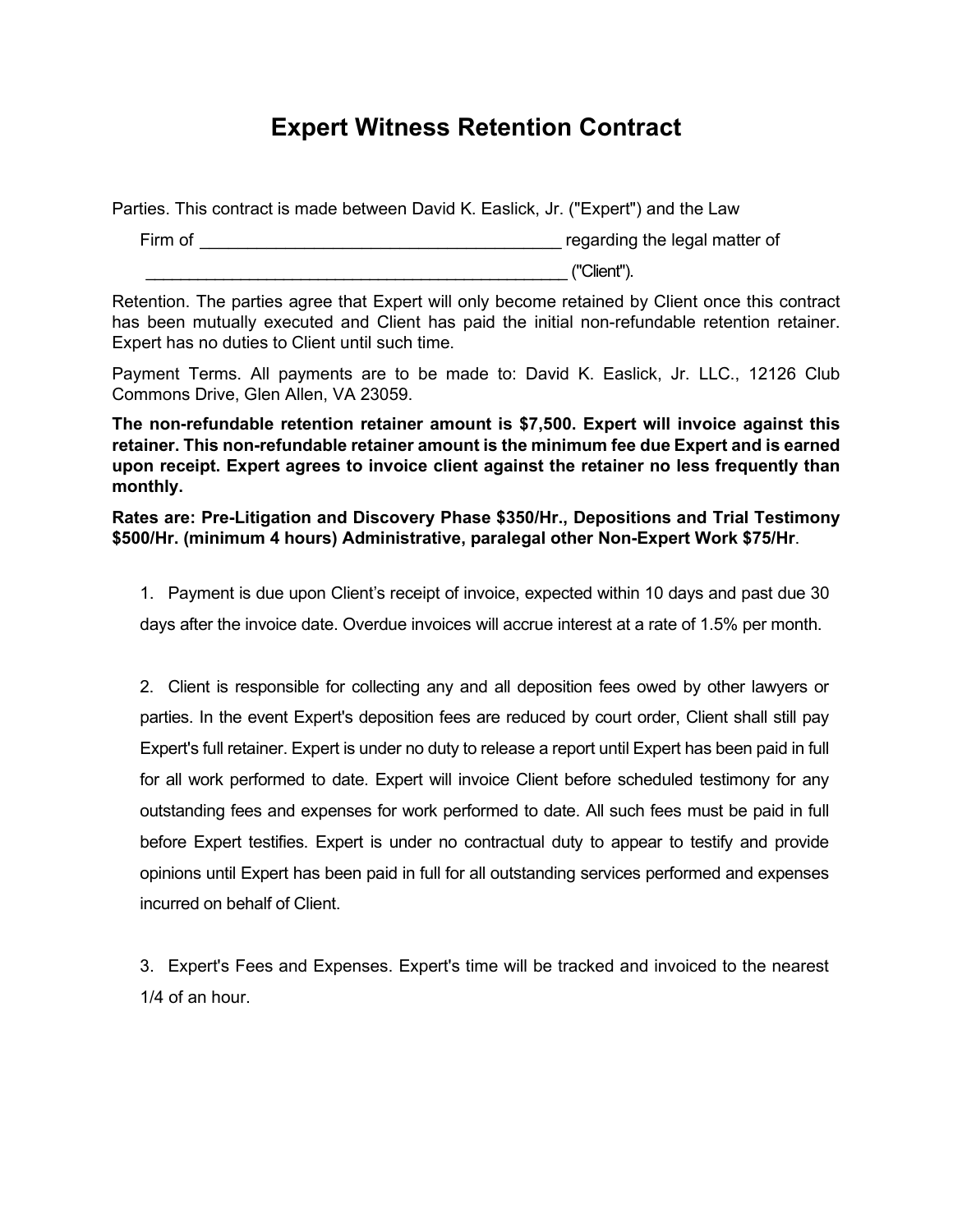4. Deposition by Other Counsel. Client understands and agrees that if other counsel is obligated to pay the fees and expenses incurred for the deposition of an Expert, other counsel must agree that those fees and expenses will be determined in the manner setforth above, including the setting of minimum fees, and to deliver to Expert, at least 10 business days before the scheduled deposition, prepayment of fees and expenses in an amount set by Expert. Other counsel must also agree that at such time that the fees and expenses exceed the amount of the prepayment, other counsel will immediately make an additional prepayment via credit card or other method acceptable to Expert else Expert will discontinue the deposition.

5. Testimony Fees. Testimony at a deposition and/or trial will be billed at a minimum of four hours per day. In any and all events, Client will be responsible for all reasonable out of pocket expenses including, but not limited to travel, meals and lodging.

6. Duties of Client. The Client's duties specifically include, but are not limited to: Abiding by the applicable rules of professional conduct for attorneys. Making all payments as specified. Providing Expert with copies of or access to all non-privileged, arguably relevant documents, evidence and other materials in the underlying legal matter. Notifying Expert of all parties and attorneys in the case so that Expert can check for conflicts of interest. Where circumstances reasonably allow, providing Expert with prompt notice of any Daubert motions, Frye motions, motions in limine, or other pre-trial motions made by other parties or persons to restrict, exclude or in any way limit Expert's testimony or Expert's participation in the underlying legal matter. Obtaining Expert's advance approval (for accuracy) of the relevant portions of any and all answers to interrogatories, motions, expert designations or other documents which summarize Expert's qualifications, methodology, opinion(s) and/or anticipated testimony. Being available as reasonably requested to meet with Expert prior to anticipated testimony. Promptly notifying Expert of when and where Expert may be requested to appear to testify. Promptly notifying Expert of the settlement or final adjudication of the underlying legal matter.

7. Duties of Expert. The Expert's duties are: To truthfully represent Expert's credentials. To formulate with honesty and due care and truthfully express Expert's opinion(s) in those areas (and only those areas) where Expert feels qualified to render an opinion and where Client has requested an opinion. Client agrees that Expert's opinion(s) are not preordained, might be contrary to Client's position, and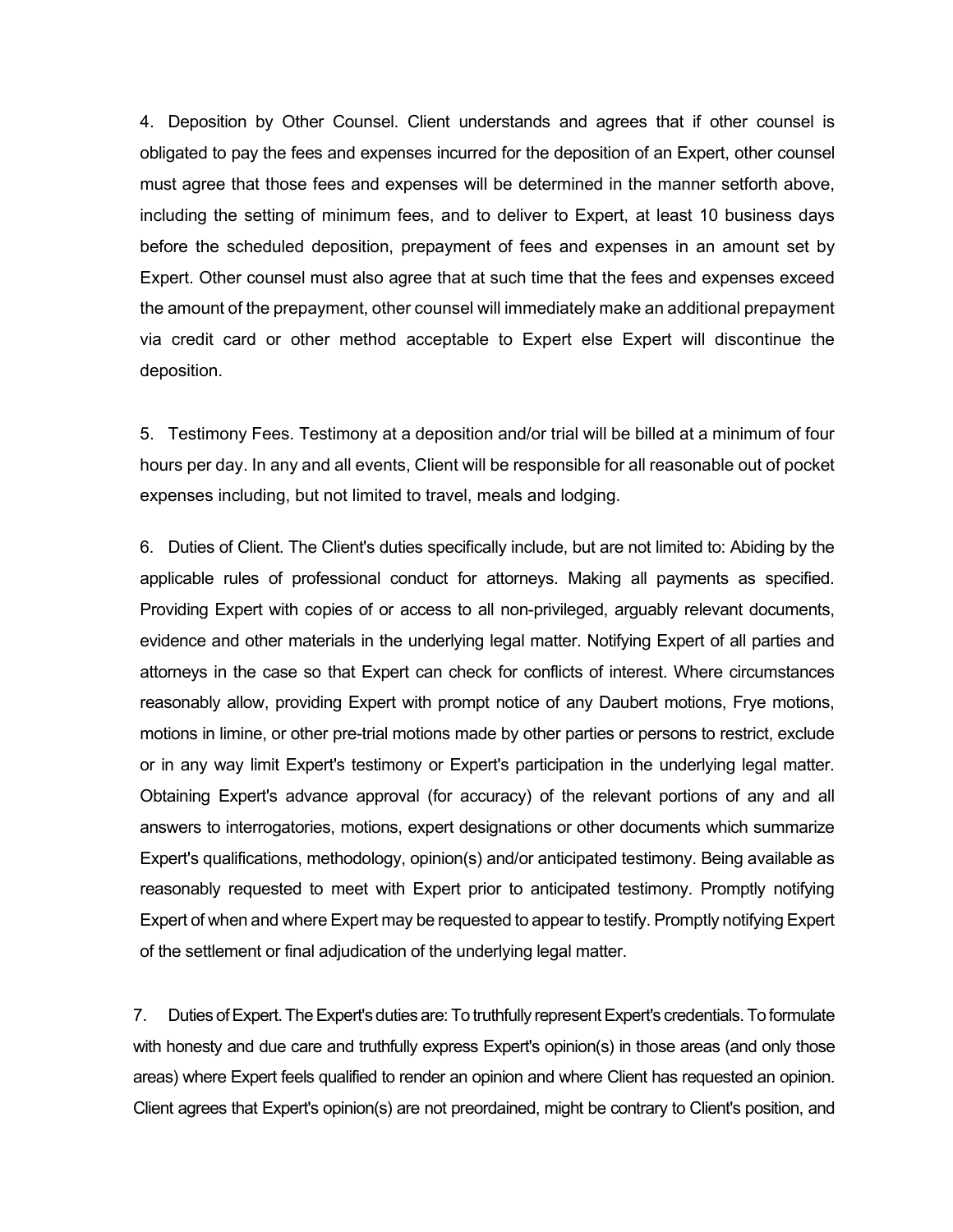are subject to modification as a result of new or additional information. Expert is under no duty to provide and express opinions if Expert is given time deadlines or cost-based or other restrictions by Client that would not reasonably allow Expert to in good faith formulate and express his opinions with reasonable care. To prepare a written report if Client requests one. To meet all reasonable deadlines requested by Client. To be available on reasonable notice to testify. To be available on reasonable notice to consult with Client. Expert's cellular number is 202-409-4306.To work exclusively with Client in the underlying legal matter unless the parties mutually agree in writing otherwise.

8. Expert Opinions: The professional opinions of an Expert may not agree with the hypotheses, theories or opinions of Client or any other professional regarding the Project and the legal issues involved. Expert gives no assurance that the professional opinion, report or testimony of any Expert will be admitted into evidence or followed by any court. Payment of all fees and expenses incurred under this Agreement will be due and payable notwithstanding the nature of the opinions rendered, whether the opinions, reports or testimony of any Expert are used by Client, admitted into evidence or followed by any court and notwithstanding the outcome of any legal proceedings.

9. Expert's Right of Withdrawal from Case. Expert shall have the absolute right to withdraw, without any liability, from the case if Client violates any of the duties specified above or if expert discovers a conflict of interest which precludes Expert's further involvement in the underlying legal matter.

10. Indemnity; Limitation of Damages: Client agrees to indemnify, defend and hold harmless, Expert and all Experts and their respective employees, other agents and contractors ("indemnitees") for all liabilities, losses, damages, costs, reasonable legal fees, expenses and other amounts that any of them incurs or suffers that arise out of, or relate to the advice, analysis, opinions, consultation, research or other work performed by Expert or any Expert under the terms hereof unless caused by the willful misconduct of the indemnitee. In no event will Expert's total liability for claims by Client hereunder exceed the total fees paid to Expert for the work giving rise to the claims.

11. Amendment. This Agreement may be amended only by a written document signed and delivered by all parties hereto and identified as an amendment hereof.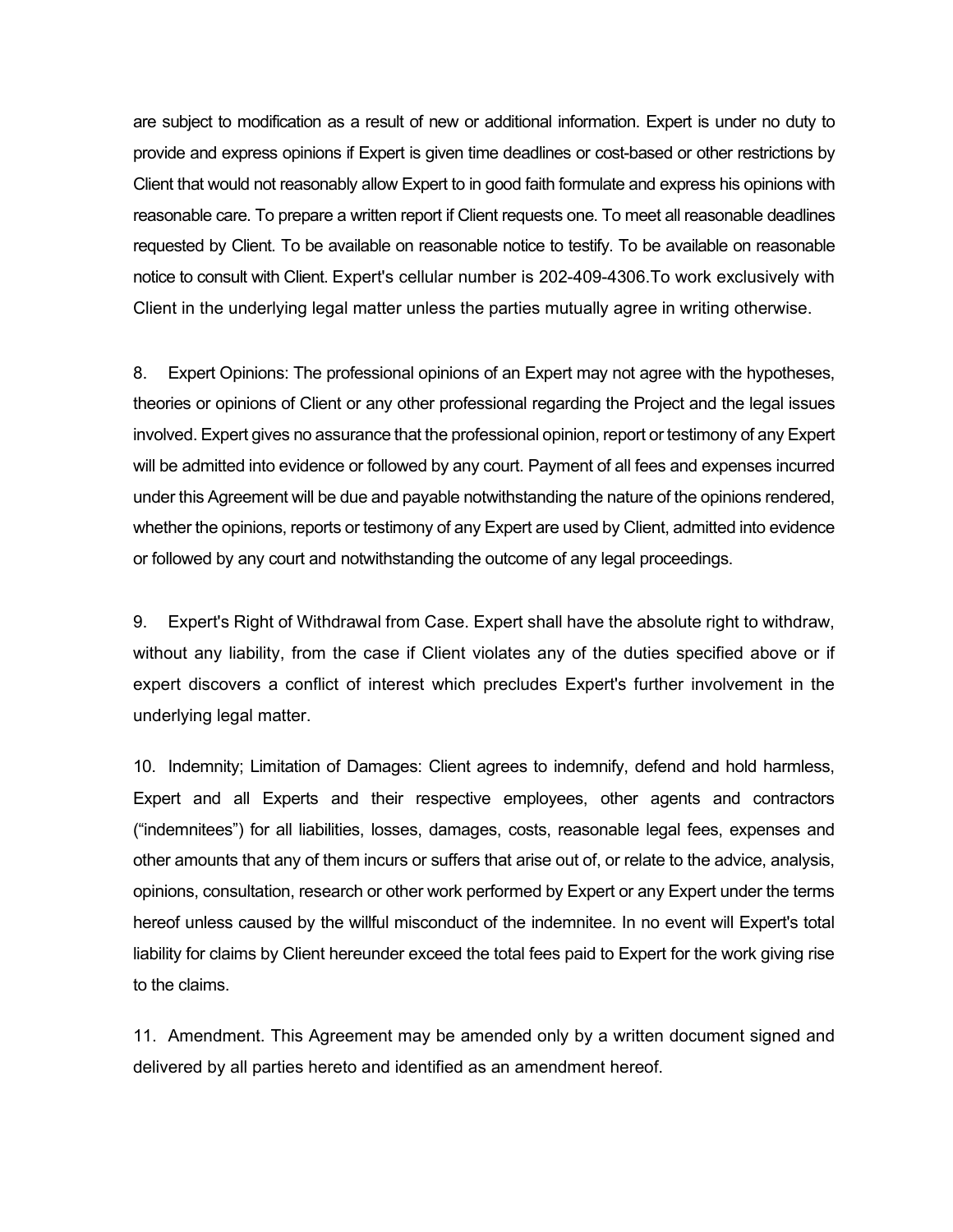12. Assignment. Neither party may voluntarily or involuntarily assign this Agreement without the prior written consent of the other party.

13. Disputes. Any controversy, claim or dispute arising out of or relating to this Contract, shall be resolved through binding arbitration conducted in accordance with the rules of the American Arbitration Association in the State in which the Expert is domiciled, presently Virginia. The law of the State in which the Expert is domiciled will be the governing law. The arbitration award will be enforceable in any state or federal court. In any arbitration or court proceeding, the prevailing party shall be entitled to recover reasonable attorneys' fees and costs. In addition, Client shall be responsible for payment of attorneys' fees and expenses associated with the Expert's efforts to collect monies owed under the terms of this Contract.

14. Recovery of Costs and Expenses. Whether or not formal arbitration or litigation proceedings are commenced, a court or arbitrator may award costs, fees and expenses, including reasonable attorney fees, incurred by the prevailing party in any dispute arising hereunder or related hereto. The court or arbitrator will determine, in its sole discretion, the amount of those costs, fees and expenses that would be just and reasonable to award under all of the circumstances.

15. Termination. This contract shall be terminated upon written notice to Expert from Client at any time, by Expert's withdrawal pursuant to paragraph 11, at such time as Client is no longer involved in the underlying legal matter, or upon the settlement or final adjudication of the underlying legal matter. In the event of termination Client is still responsible for all sums owed Expert.

16. General. This Agreement and all documents referenced herein, if any, constitute the complete and final agreement of the parties regarding the subject matter hereof and supersede all prior and contemporaneous understandings and agreements, whether written or oral, between the parties relating to the subject matter hereof. This Agreement and the rights, interests and obligations hereunder are binding upon and inure to the benefit of the parties, their successors and permitted assigns and all other persons making any claim through them.